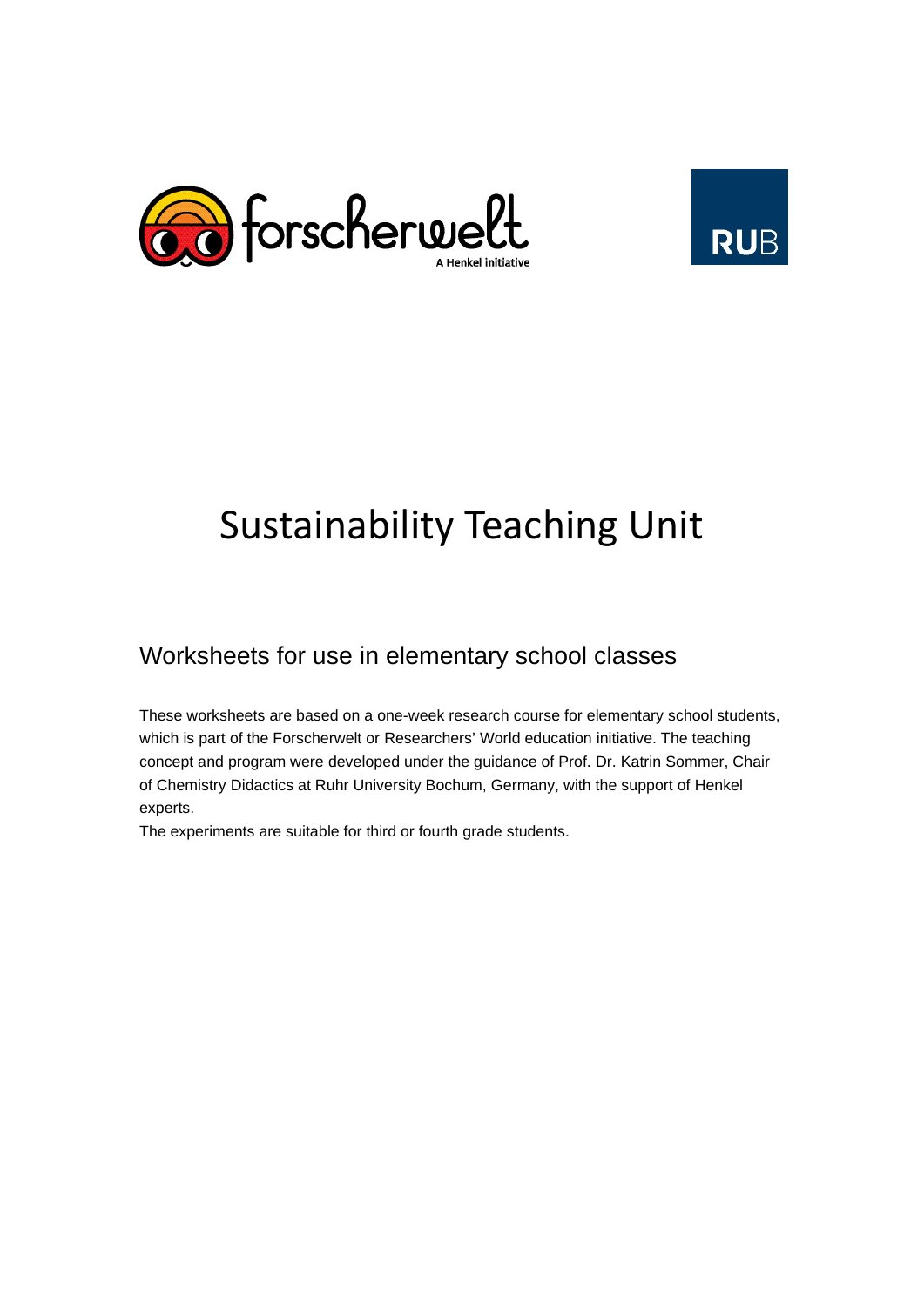





Problem/question



Assumption



Experiment instructions



**Observations** 



Record your observations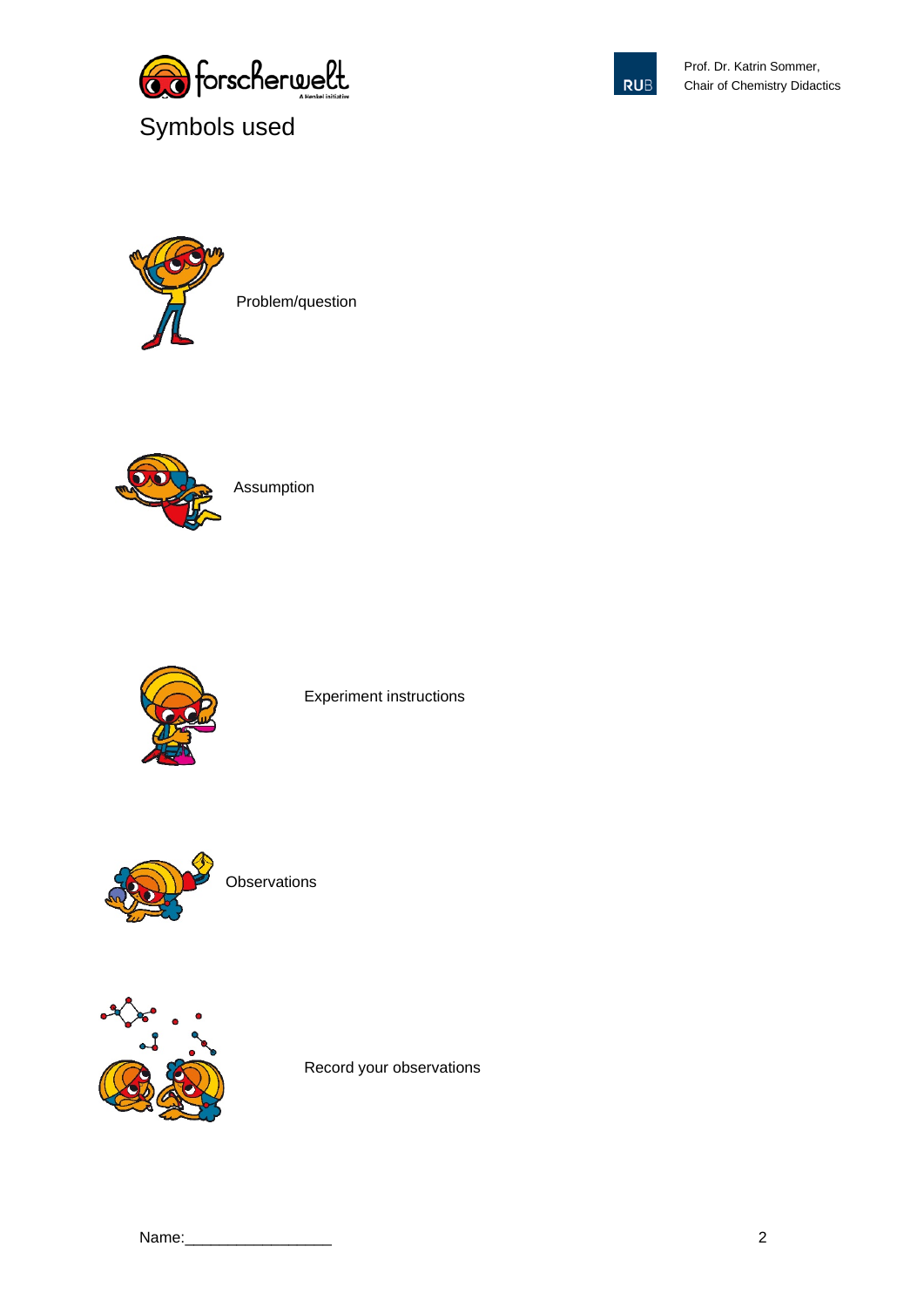



Results

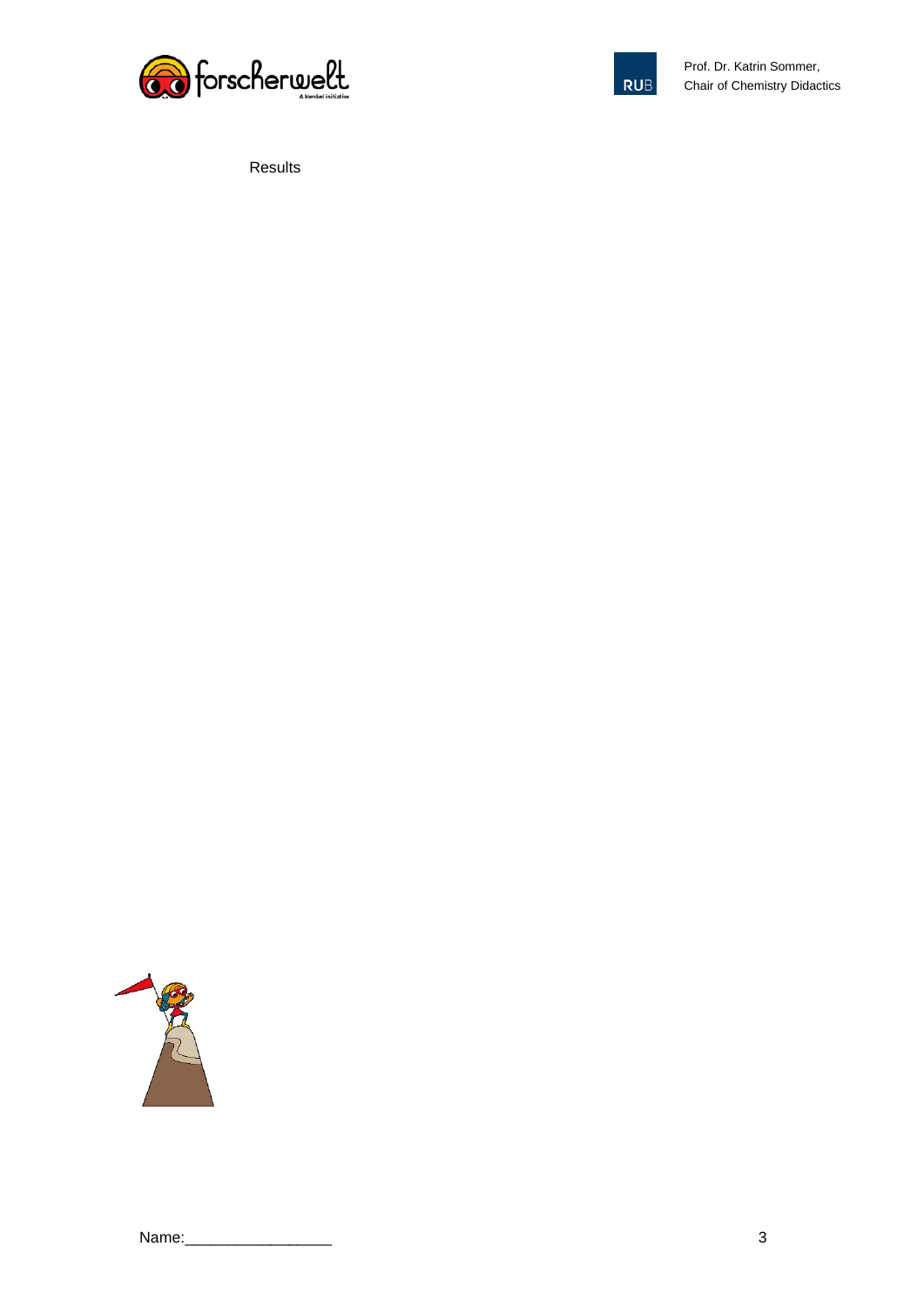

Prof. Dr. Katrin Sommer, Chair of Chemistry Didactics

## Saving electricity – saving energy

Worksheet 1

You can save electricity, and therefore energy, at home too.

Pia's father, for example, says that the water you use for cooking pasta boils more quickly if you cover the pot with a lid. He says you use less electricity before the water starts to boil if the pot is covered with a lid than if it is uncovered. Is that right?





### **What experiment can you do to find out if what Pia's father says is true?**

Each research group has the following materials available for the experiment:

- 1 liter (34 fl. oz.) water in a measuring cup
- 1 large beaker
- 1 hotplate magnetic stirrer
- Aluminum foil
- 1 stopwatch
- 1 thermometer
- 8 boiling stones (which are put into the water to be boiled)

Assignment: Discuss with your partners how you can work with the other groups to answer the question.

#### TIP:

When researchers want to compare something, they often carry out two experiments. The two experiments must be carried out in the same way, the only difference being the specific aspect (in this case with or without lid) you want to investigate.

Write down the method that you and the others plan to use to test the claim made by Pia's father: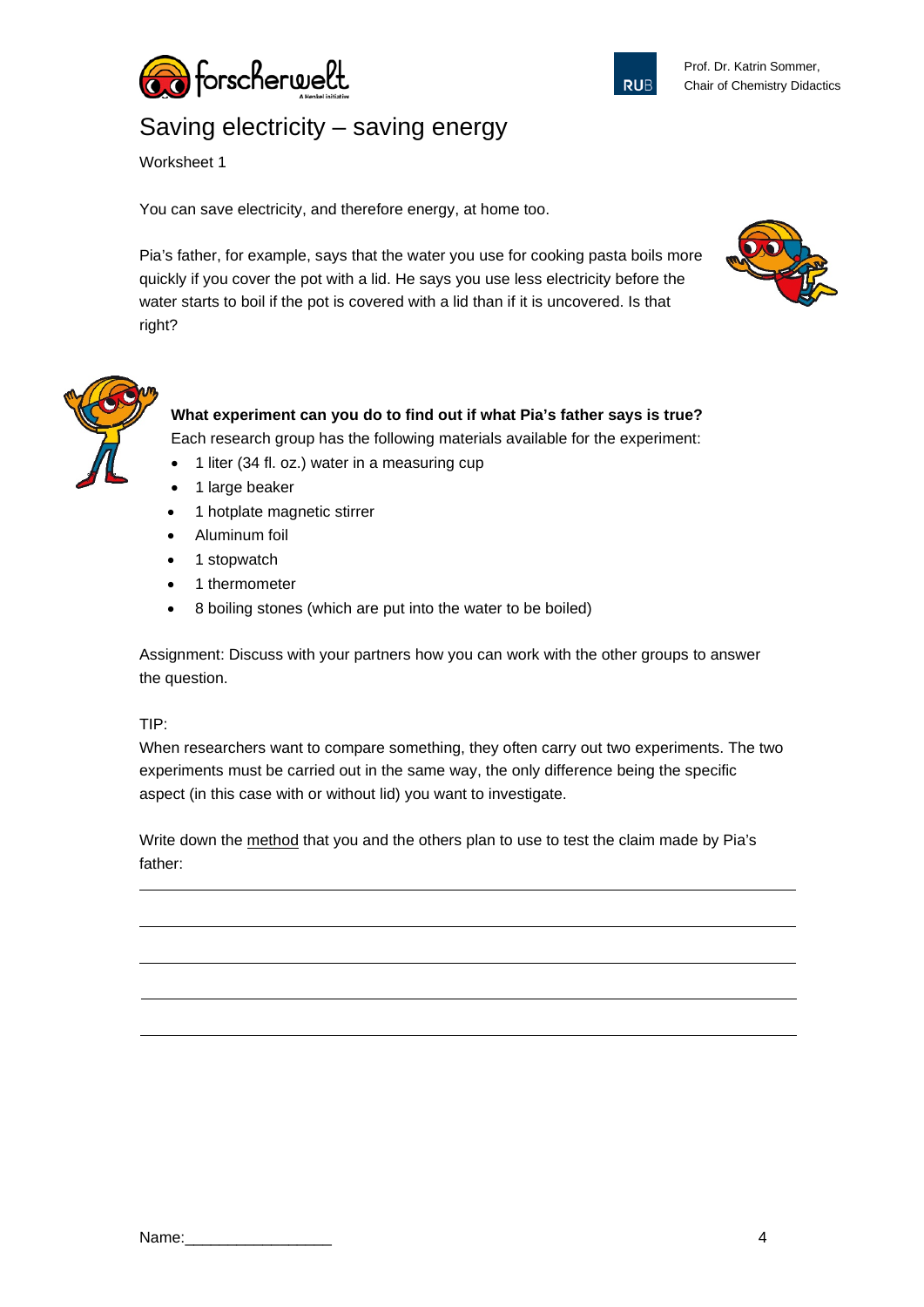



## Saving electricity – saving energy

Worksheet 2

To answer the question being investigated, we will split into two groups. The first group will heat the water in a container with a lid. This group will be called the **experimental group**.

The other group will heat the water in a container without a lid. This group will be called the **control group**.



Put 1 liter (34 fl. oz.) of water into a large (tall) beaker. Measure the temperature of the water.

Temperature:

The water should be about  $20^{\circ}C/68^{\circ}F$  ( $\pm 3^{\circ}C/5^{\circ}F$ ). Put 8 boiling stones into the water and place it on the hotplate.

#### **Tick the group to which you belong.**

**Experimental group:** Fold a piece of aluminum foil in half so that the foil is doubled. Use the foil as a lid to cover the beaker. Carefully pierce a hole in the center through which you can insert the thermometer. Plug in the hotplate and turn it to the highest setting. Use the stopwatch to time how long it takes for the water to start boiling. Write down how many minutes it takes for the water to reach 40°C (104°F), 60°C (140°F), 80°C (176°F) and finally 99°C (210°F). Enter the figures in the table on the next page.



**Control group:** Leave the beaker uncovered and carefully put the thermometer into it. Plug in the hotplate and turn it to the highest setting. Use the stopwatch to time how long it takes for the water to start boiling. Write down how many minutes it takes for the water to reach 40°C (104°F), 60°C (140°F), 80°C (176°F) and finally 99°C (210°F). Enter the figures in the table on the next page.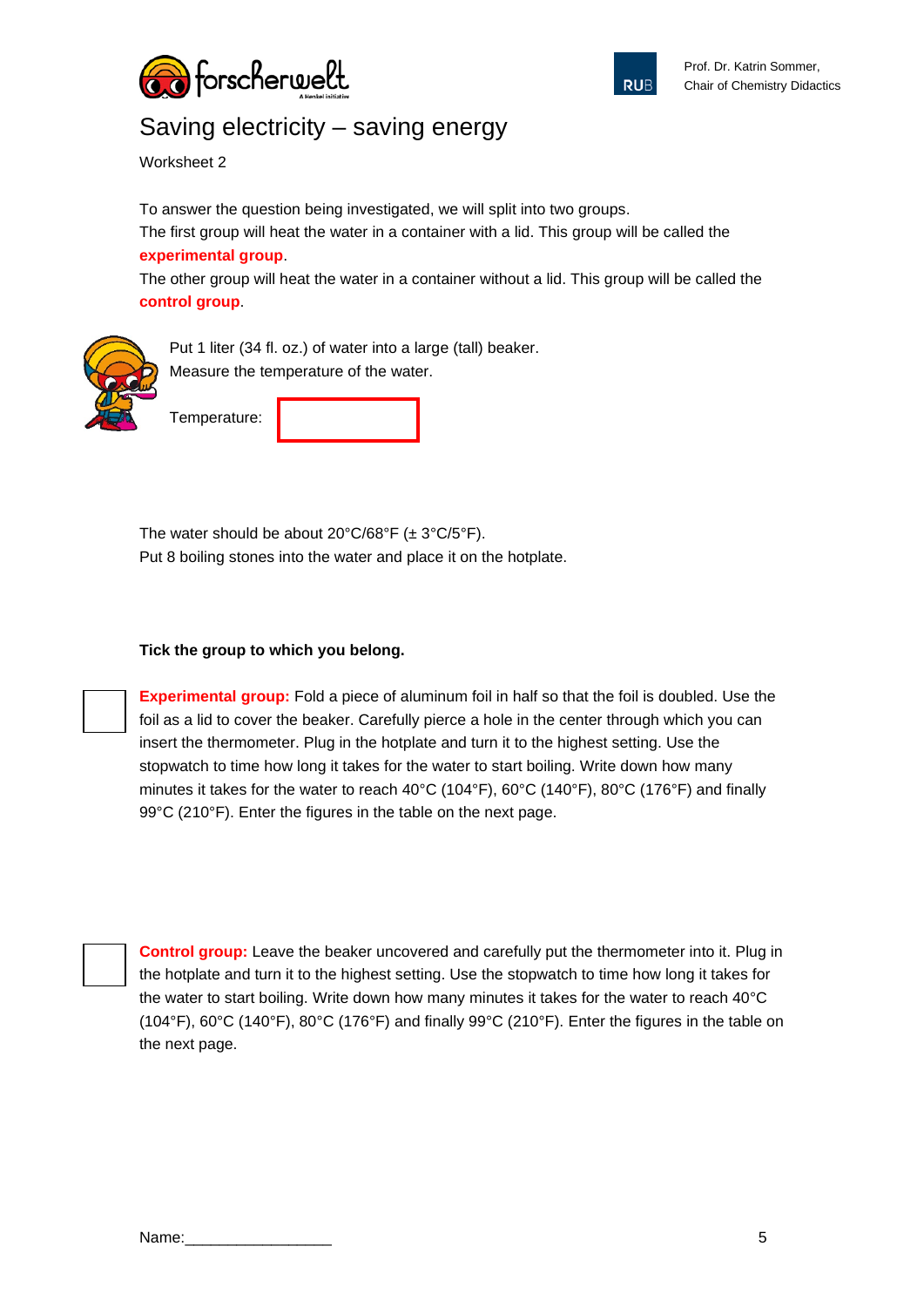



## Saving electricity – saving energy

Worksheet 3

Speak to your neighboring control or experimental group and enter their figures in the table, using a different color.

|            | Experimental group<br>Time with lid (mm:ss) | Control group<br>Time without lid (mm:ss) |
|------------|---------------------------------------------|-------------------------------------------|
|            |                                             |                                           |
|            | 60°C/140°F ________________________         |                                           |
|            |                                             |                                           |
| 99°C/210°F |                                             |                                           |
|            |                                             |                                           |



Was Pia's father right? Record the results of your investigations:

\_\_\_\_\_\_\_\_\_\_\_\_\_\_\_\_\_\_\_\_\_\_\_\_\_\_\_\_\_\_\_\_\_\_\_\_\_\_\_\_\_\_\_\_\_\_\_\_\_\_\_\_\_\_\_\_\_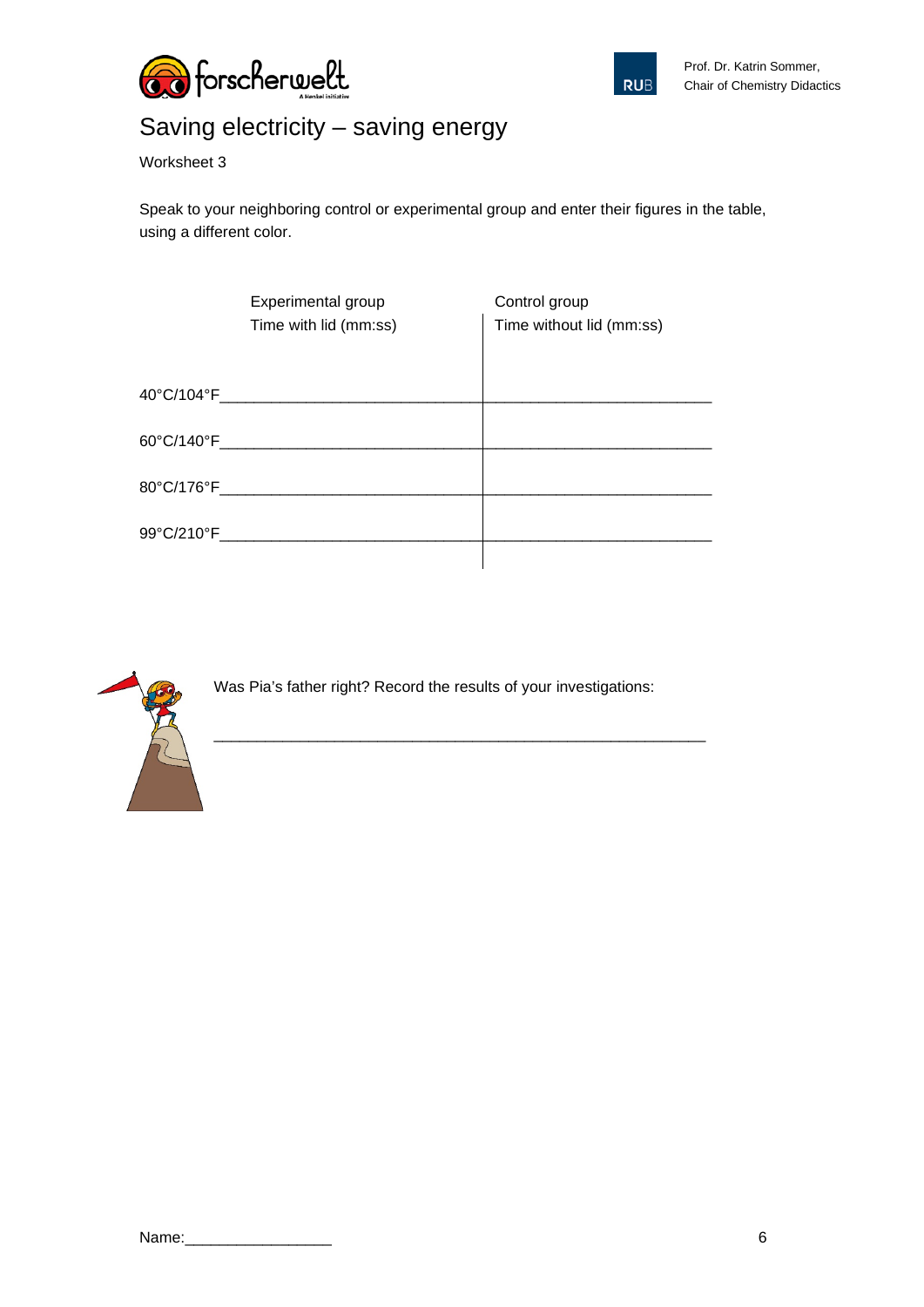



Prof. Dr. Katrin Sommer, Chair of Chemistry Didactics



Sustainable means:

……using energy efficiently

| Name: |  |
|-------|--|
|       |  |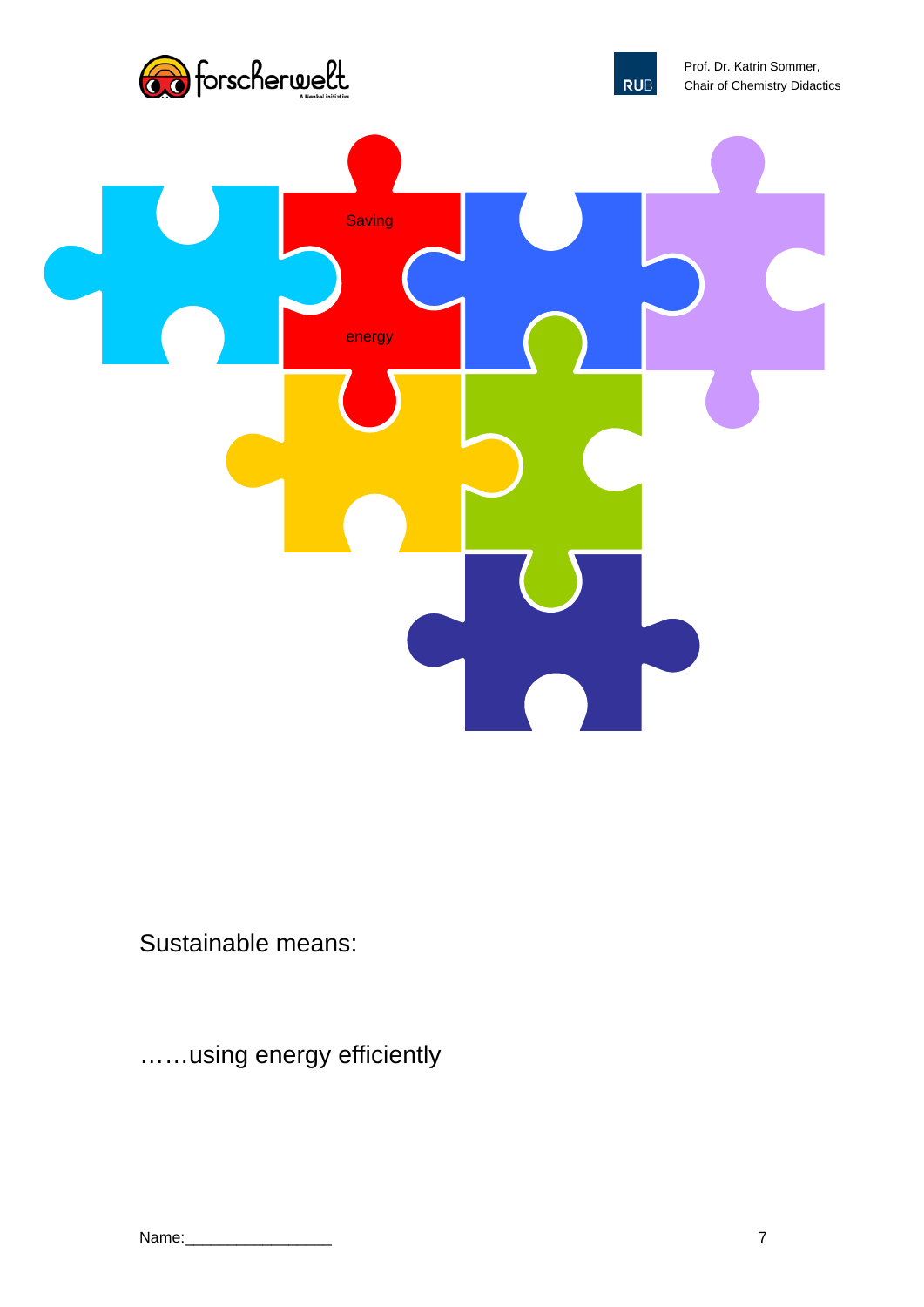



## Avoiding and recycling waste

Worksheet 4



How can recycled paper be produced from cardboard packaging?

Waste paper and cardboard are collected in a waste paper bank. The waste paper can be used to produce recycled paper.



Work with partners.

- 1. Weigh out 15 g (0.5 oz.) of cardboard. Tear the card into pieces the size of your thumbnail and put the pieces of card into a tall container.
- 2. Use the measuring cylinder to measure 200 ml (7 fl. oz.) of water and add the water to the pieces of card in the tall container.
- 3. Blend the card and water mixture until you have a gray pulp. You should not be able to see any large pieces of card in the pulp.
- 4. Put the pulp into a shallow dish and add 1 liter (34 fl. oz.) of water. Stir the card and water mixture vigorously by hand.
- 5. Use the fly screen as a sieve: Two of you stretch the fly screen across the sink and hold it tightly. Another one then pours the pulpy mixture onto the fly screen so that excess water can drip through. When the mixture stops dripping, put the fly screen containing the pulp onto the table, place a piece of fabric on top and turn both over.
- 6. Roll the rolling pin over the screen several times.
- 7. You can then put the piece of fabric with the "paper" onto the drying rack to dry.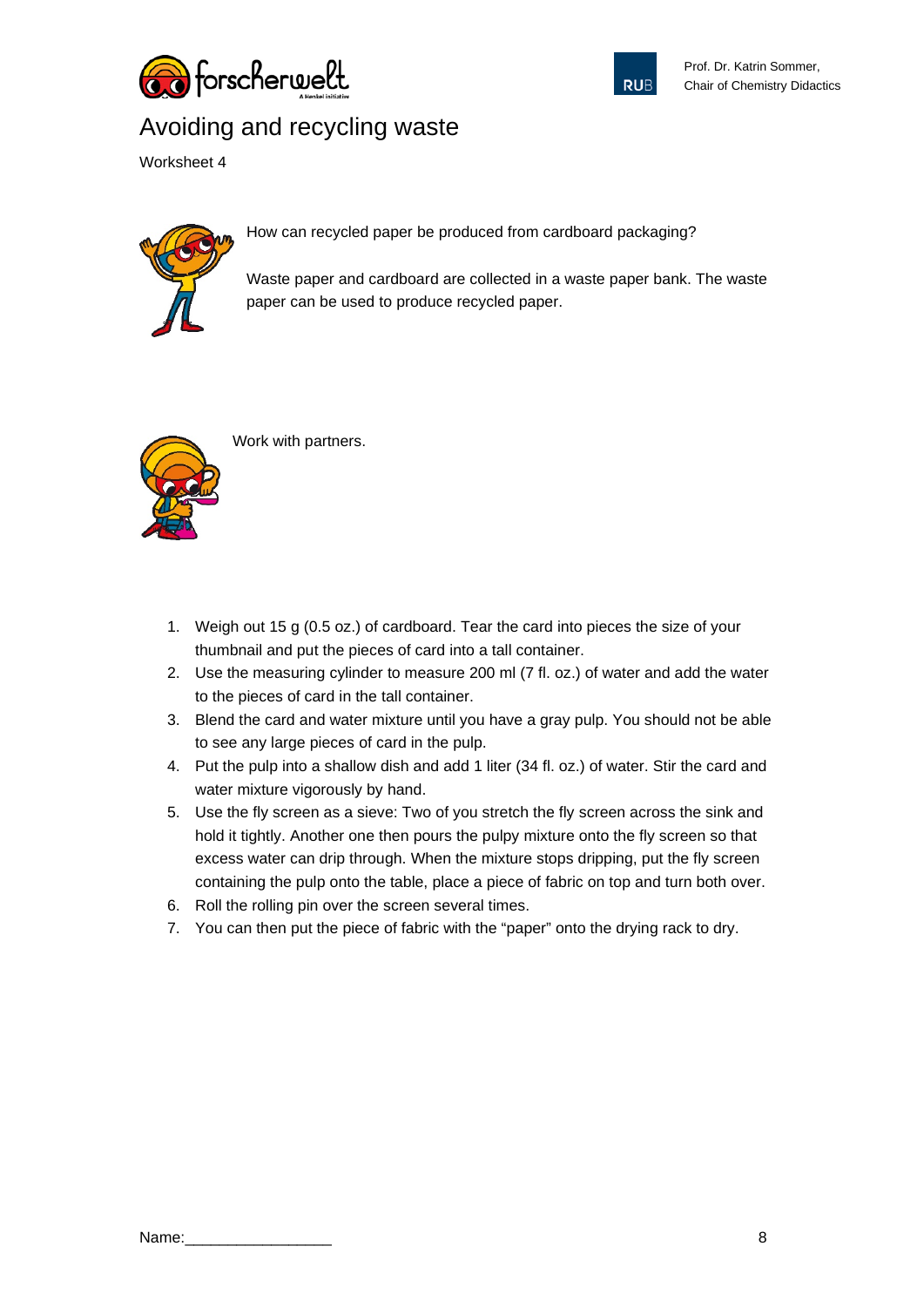





Sustainable means:

…….avoiding, separating and recycling waste

| Name: |  |
|-------|--|
|       |  |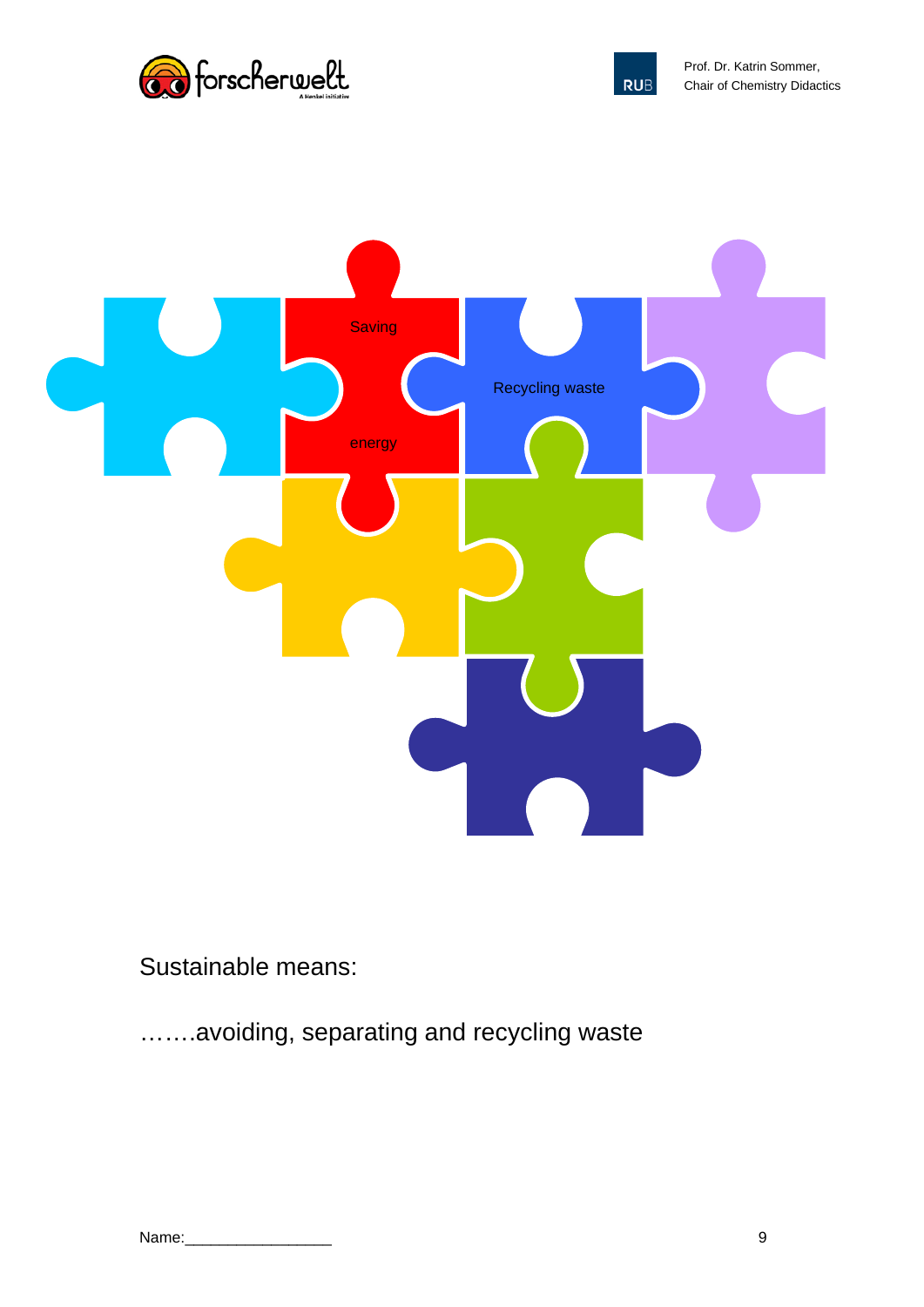





#### **What is a raw material?**

Pens, paper, T-shirts, toys – virtually everything we come across in our daily lives is produced from a variety of raw materials. Wood is the raw material from which furniture or paper is made, for example, while cotton is the raw material generally used to make T-shirts. Plastic toys are produced from crude oil, another raw material.

Raw materials are therefore the basic materials from which products are made for us in one or more steps.

#### **What does renewable mean?**

Plants grow relatively quickly and are then harvested. At this point, new plants or seeds are planted. They are called "renewable raw materials."

Crude oil, which can be used to produce a whole range of things from gasoline to plastic, does not grow back. Once all the crude oil on Earth has been used, it cannot simply be "planted" again. Crude oil is **not** a renewable raw material. This means we should use it as efficiently and as sparingly as possible.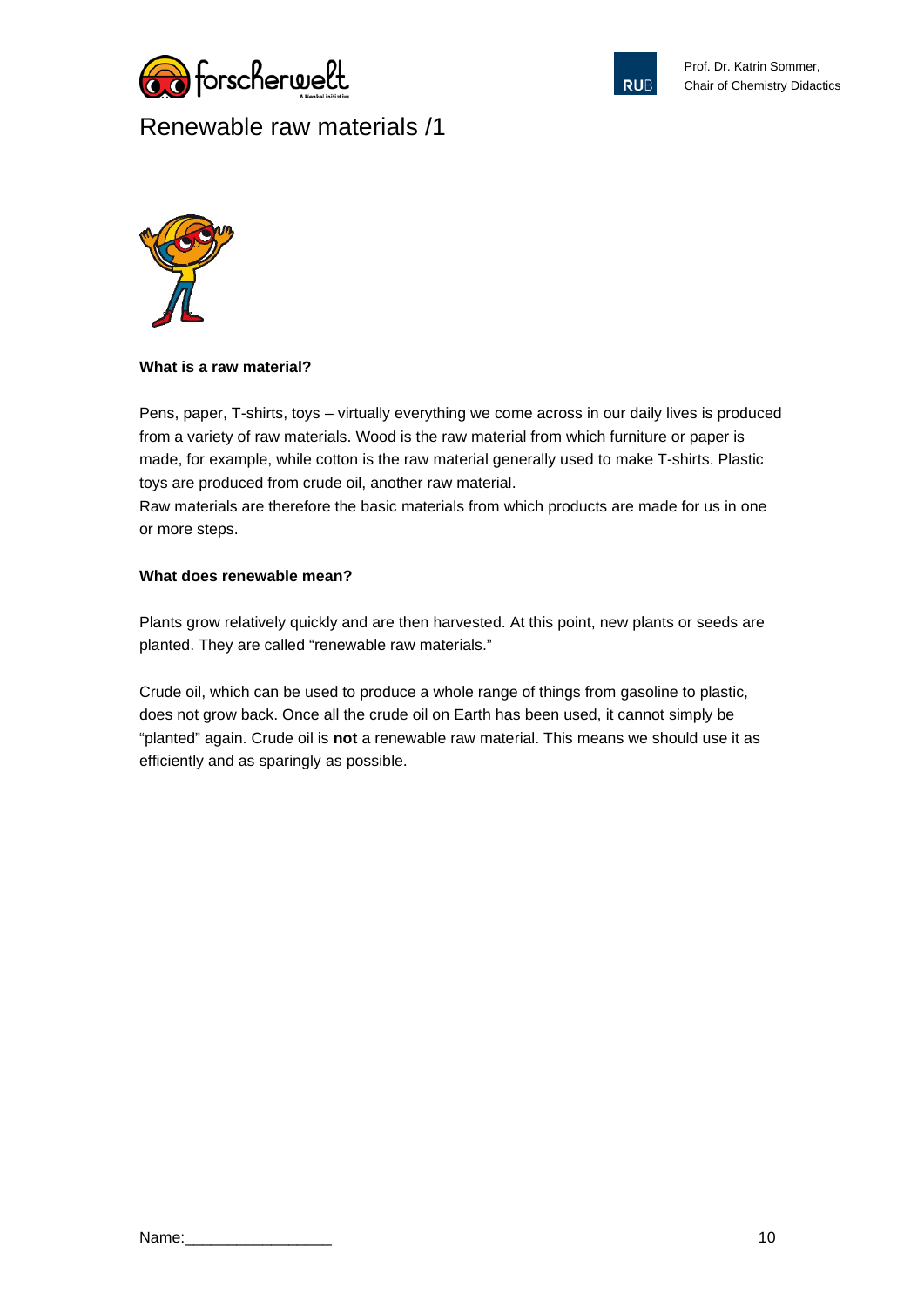



Worksheet 5

### **Starch**

You may have heard the word "starch" before. You sometimes need to use cornstarch for baking, for example. This type of starch looks similar to flour and has similar properties. Flour also contains starch.

It is not just for baking that starch can be used, however. Starch is also used as a basic material (or raw material) for adhesives – for a glue stick, for example.

Where does starch actually come from? From plants? Do you have any idea which plants contain starch?

Today you will learn how to detect the presence of starch.

You can use a substance called Lugol's solution to detect the presence of starch. Lugol's solution is a pink to purple colored liquid that contains iodine. You may be familiar with iodine from its use in medicine. Iodine-containing medicine is used to disinfect a wound, for example. Iodine also has another property, however: It turns dark blue or black when starch is present.

Now conduct an experiment.



- 1. First use a small spatula to put a spatula tip of lime powder onto a watch glas.
- 2. Add 2 ml (½ teaspoon) of water and carefully stir the mixture.
- 3. Then add 2-4 drops of Lugol's solution to it.
- 4. Use another spatula to put a spatula tip of cornstarch onto a second watch glas.

\_\_\_\_\_\_\_\_\_\_\_\_\_\_\_\_\_\_\_\_\_\_\_\_\_\_\_\_\_\_\_\_\_\_\_\_\_\_\_\_\_\_\_\_\_\_\_\_\_\_\_\_\_\_\_\_\_\_\_\_\_\_\_\_\_\_\_

\_\_\_\_\_\_\_\_\_\_\_\_\_\_\_\_\_\_\_\_\_\_\_\_\_\_\_\_\_\_\_\_\_\_\_\_\_\_\_\_\_\_\_\_\_\_\_\_\_\_\_\_\_\_\_\_\_\_\_\_\_\_\_\_\_\_\_

- 5. Add 2 ml (½ teaspoon) of water and carefully stir the mixture.
- 6. Then add 2-4 drops of Lugol's solution to the test tube.

Record your observations: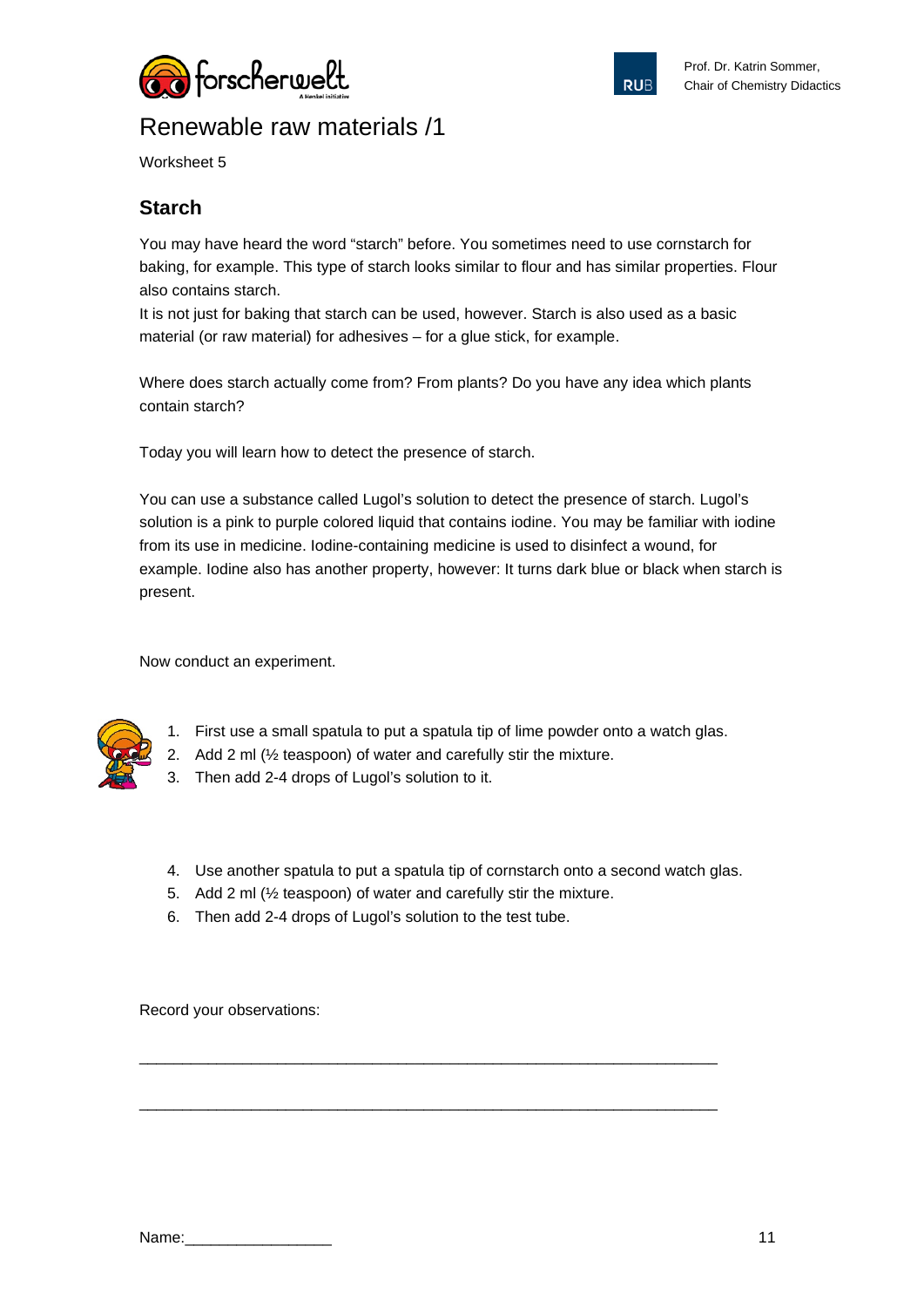



Worksheet 6



## Which foods contain starch?

Starch is present in a number of foods. You will be shown a selection of different types of food.

1. First think about which of the foods you are shown could contain starch. Tick the respective box in the table below.



2. After that you can start testing the food samples. To do this put a small sample on a watch glass and add some drops of Lugol's solution.



Eventually, you might have to grind the sample first e.g. when you are investigating hard grains. Please clean the materials and your hands after each test to avoid cross contamination.

| Food       | I assume: Yes,<br>it contains<br>starch | I assume: No,<br>it doesn't contain<br>starch | Result: Yes,<br>it contains<br>starch | <b>REsult: No,</b><br>it doesn't<br>contain starch |
|------------|-----------------------------------------|-----------------------------------------------|---------------------------------------|----------------------------------------------------|
| Potatoe    |                                         |                                               |                                       |                                                    |
| Cucumber   |                                         |                                               |                                       |                                                    |
| Rice       |                                         |                                               |                                       |                                                    |
| Sweet corn |                                         |                                               |                                       |                                                    |
|            |                                         |                                               |                                       |                                                    |
|            |                                         |                                               |                                       |                                                    |
|            |                                         |                                               |                                       |                                                    |
|            |                                         |                                               |                                       |                                                    |
|            |                                         |                                               |                                       |                                                    |
|            |                                         |                                               |                                       |                                                    |
|            |                                         |                                               |                                       |                                                    |
|            |                                         |                                               |                                       |                                                    |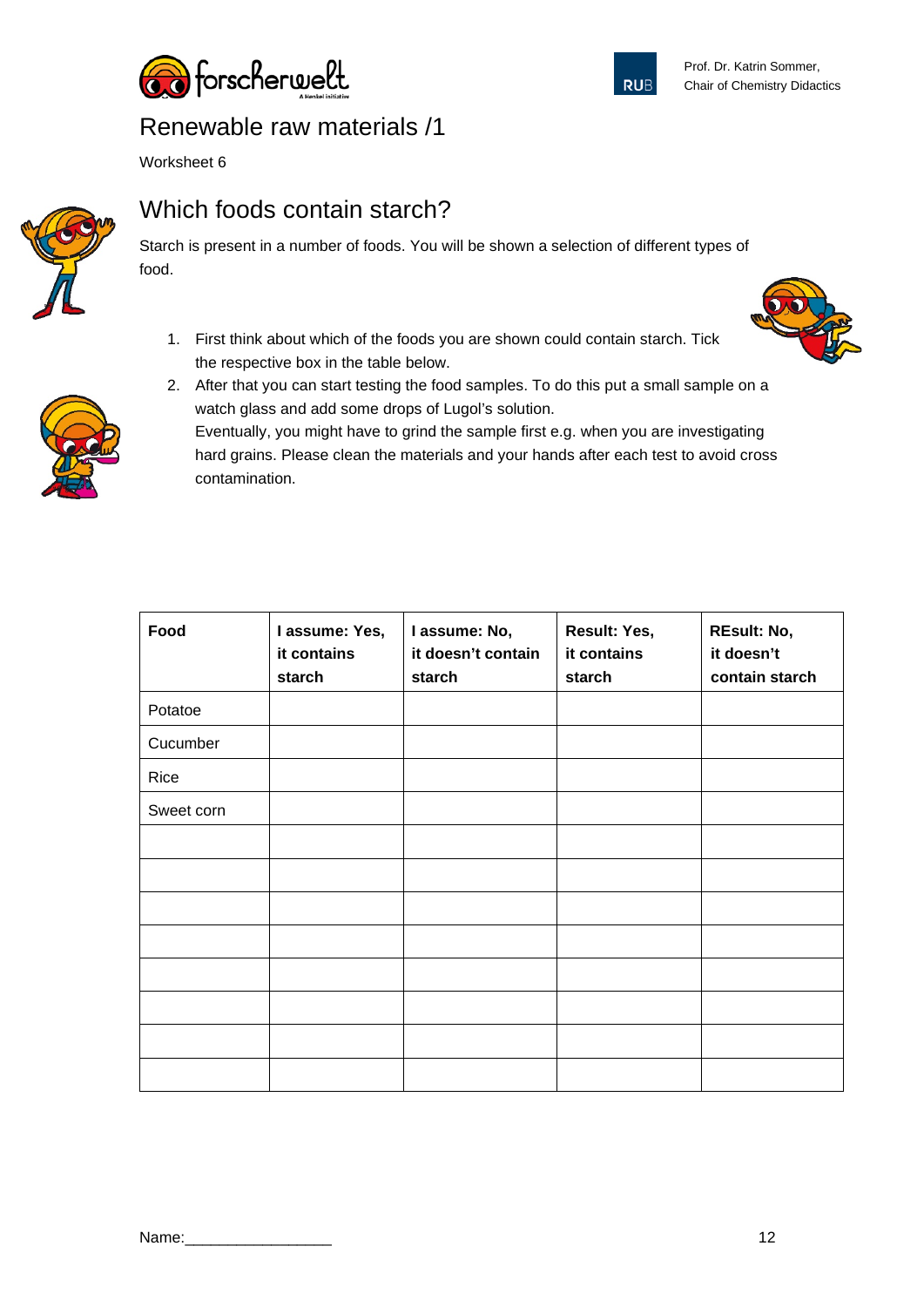



Worksheet 7

## Obtaining starch from food



You have now learned that starch is present in potatoes, wheat, rice and corn. To use this starch to make an adhesive, you must first find a way of getting the starch out of the food.



Here are the instructions you need to conduct the experiment – but somehow they have gotten mixed up. First put the sentences below in the correct order. Then cut out the individual boxes and glue them in the right order into your notebook or onto a new sheet of paper in your science folder.

-----------------------------------------------------------------------------------------------------------------

Put the remaining mixture back into the first bowl and repeat steps two and three, but using only 200 ml (7 fl. oz.) of water.

After that wait five minutes and then carefully strain off the liquid. Leave the white residue at the bottom in the bowl.

-----------------------------------------------------------------------------------------------------------------

Put the residue into a dish and place the dish in the oven at 180°C (350°F) for 20 minutes.

-----------------------------------------------------------------------------------------------------------------

Add 300 ml (10 fl. oz.) of water to the grated food in the plastic bowl and stir with a glass rod.

-----------------------------------------------------------------------------------------------------------------

Choose one of the foods (3-6 potatoes or 150 g (5 oz.) of cornmeal) and grate if necessary (into a first plastic bowl).

-----------------------------------------------------------------------------------------------------------------

Put a dish towel above a second plastic bowl, pour in the mixture and squeeze out the water (liquid). Collect this liquid in a bowl and wait until some sediment settles at the bottom.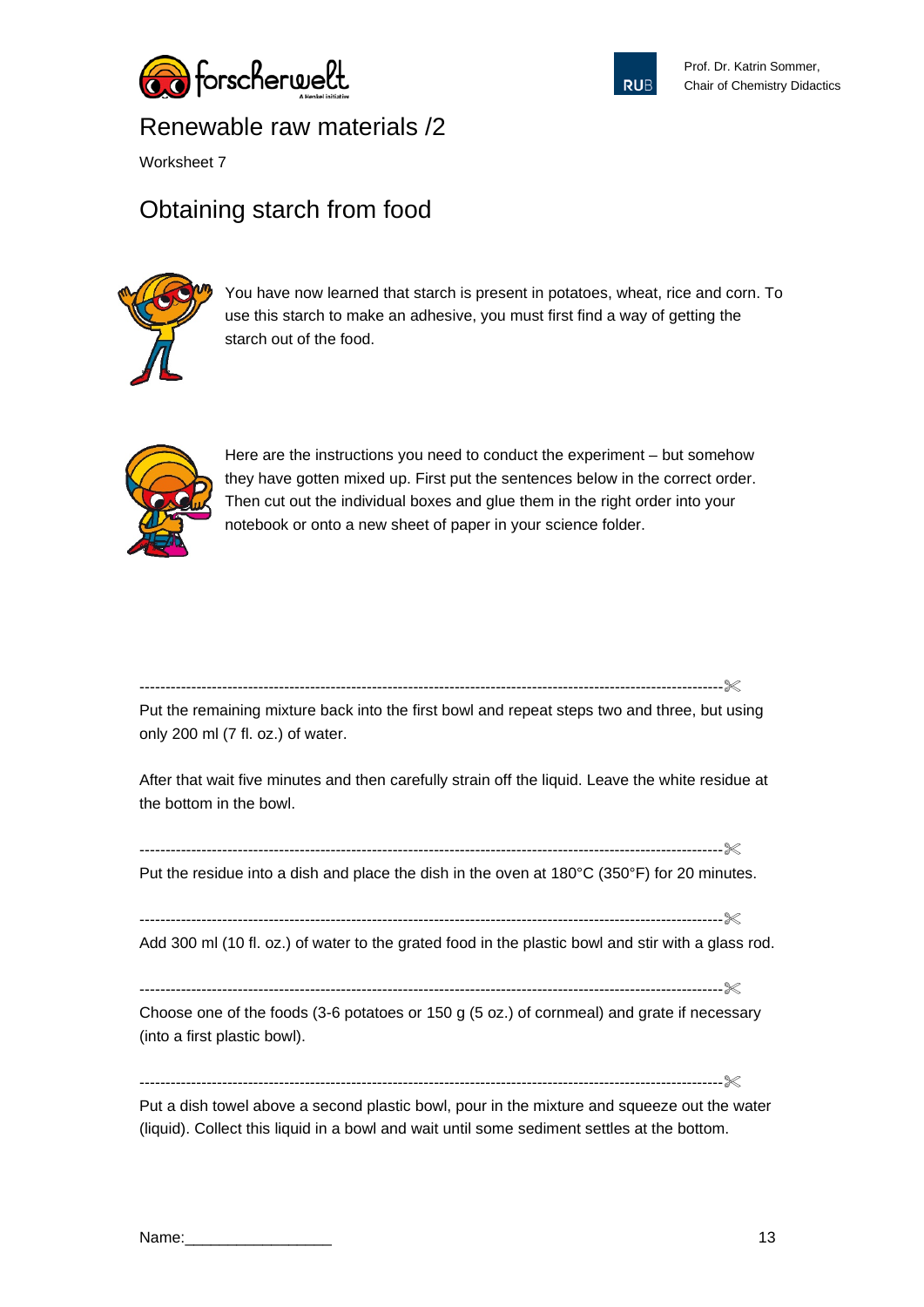



Worksheet 8

## Starch paste containing soap

Soap is said to make a starch paste more solid. Try it out!

- 1. Use a potato grater to grate about a quarter of a bar of soap.
- 2. In a 150 ml (5 fl. oz.) beaker, dissolve 1 g ( $\frac{1}{4}$  teaspoon) of the grated soap in 14 ml (1 tablespoon) of water as thoroughly as possible; this will produce a lather.
- 3. Add 4 g (1 teaspoon) of starch to the lather mixture produced and mix well with the glass rod.
- 4. Heat the mixture on a hotplate to a temperature of about 70°C (162°F), stirring occasionally with the glass rod.
- 5. Repeat steps 2) to 4) using 2 g (½ teaspoon), 3 g (¾ teaspoon) and 4 g (1 teaspoon) of soap.

Which of the 4 glue stick substances is most similar to the original glue stick? How much soap, water and starch did you use for this sample?



Write down the recipe (also known as the formulation):

\_\_\_\_\_\_\_\_\_\_\_\_\_\_\_\_\_\_\_\_\_\_\_\_\_\_\_\_\_\_\_\_\_\_\_\_\_\_\_\_\_\_\_\_\_\_\_\_\_\_\_\_\_\_\_\_\_\_\_\_\_\_\_\_\_\_\_

\_\_\_\_\_\_\_\_\_\_\_\_\_\_\_\_\_\_\_\_\_\_\_\_\_\_\_\_\_\_\_\_\_\_\_\_\_\_\_\_\_\_\_\_\_\_\_\_\_\_\_\_\_\_\_\_\_\_\_\_\_\_\_\_\_\_\_

\_\_\_\_\_\_\_\_\_\_\_\_\_\_\_\_\_\_\_\_\_\_\_\_\_\_\_\_\_\_\_\_\_\_\_\_\_\_\_\_\_\_\_\_\_\_\_\_\_\_\_\_\_\_\_\_\_\_\_\_\_\_\_\_\_\_\_

\_\_\_\_\_\_\_\_\_\_\_\_\_\_\_\_\_\_\_\_\_\_\_\_\_\_\_\_\_\_\_\_\_\_\_\_\_\_\_\_\_\_\_\_\_\_\_\_\_\_\_\_\_\_\_\_\_\_\_\_\_\_\_\_\_\_\_

\_\_\_\_\_\_\_\_\_\_\_\_\_\_\_\_\_\_\_\_\_\_\_\_\_\_\_\_\_\_\_\_\_\_\_\_\_\_\_\_\_\_\_\_\_\_\_\_\_\_\_\_\_\_\_\_\_\_\_\_\_\_\_\_\_\_\_

| Name: |  |
|-------|--|
|       |  |

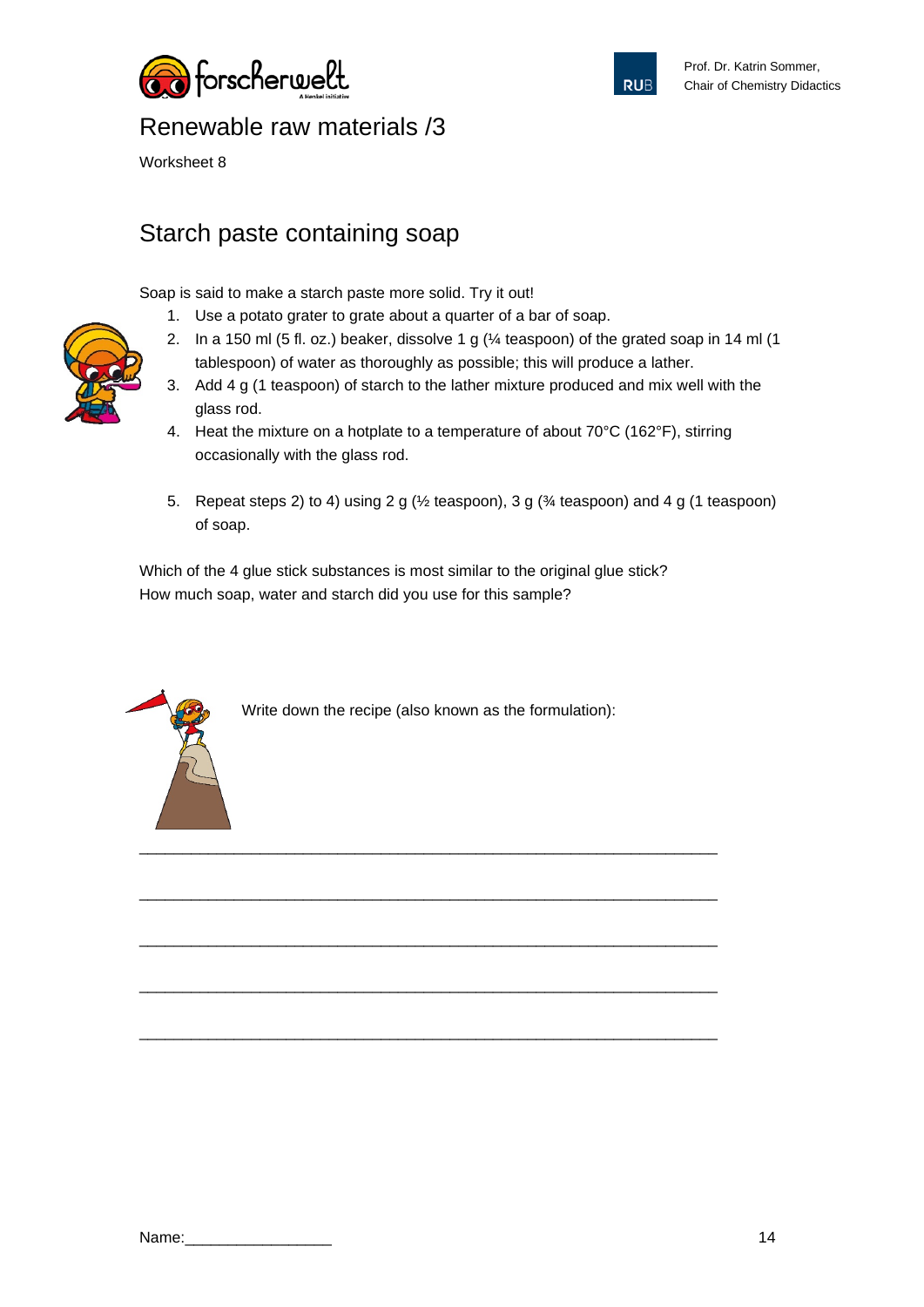





Sustainable means:

…….using renewable raw materials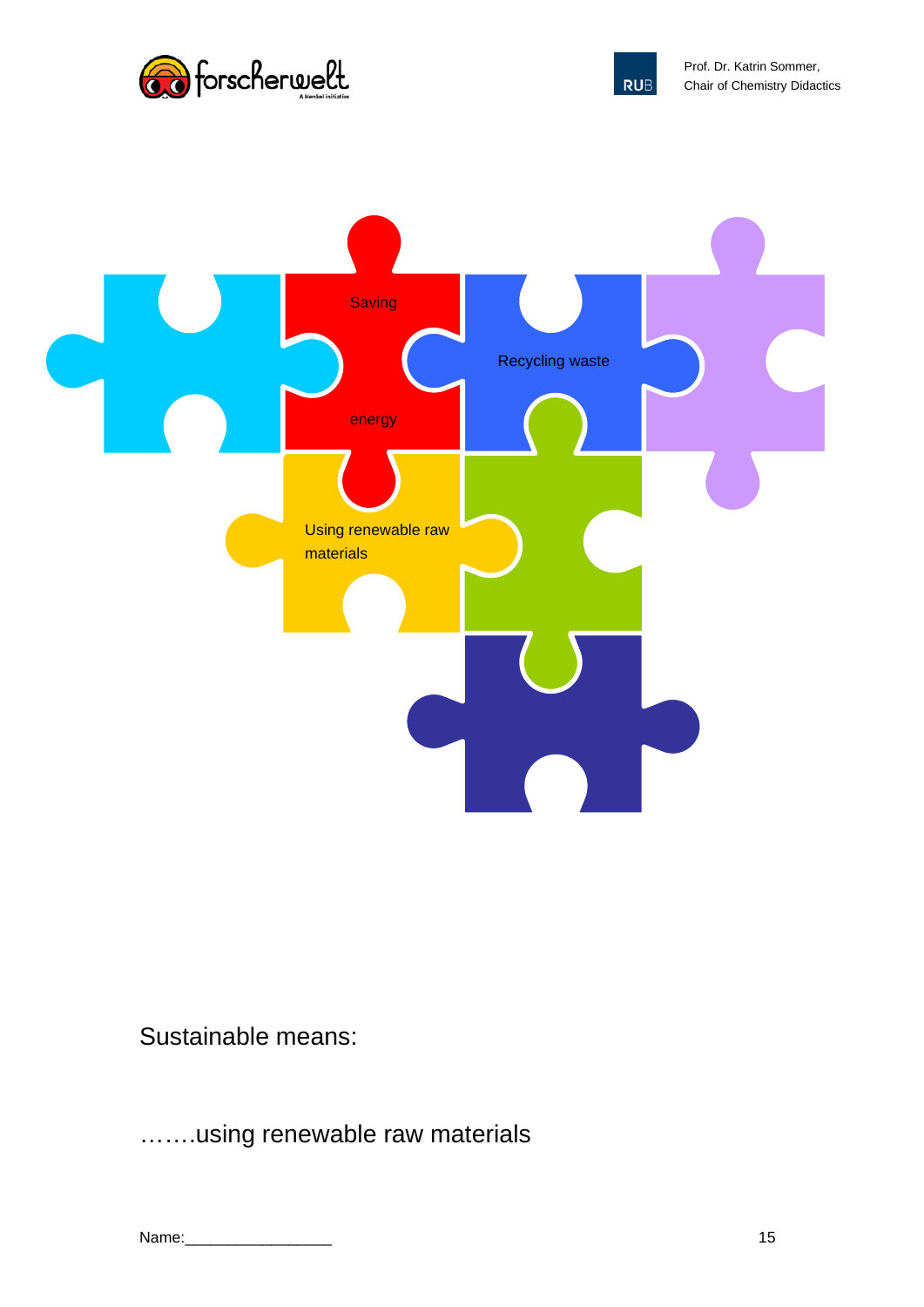



Worksheet 9

Healthy teeth are attractive  $\odot$ 

Bad teeth don't just look bad; they can also cause other diseases. Taking good care of your teeth protects your health – and gives you a dazzling smile!

### **What causes bad teeth? Sugar?**

No – not the sugar itself. Small organisms in our mouth, bacteria, turn sugar into acid. The acid attacks our teeth and leads to tooth decay, also called caries, if we don't clean our teeth well with toothpaste.

#### **Detecting the presence of acids**

- 1. Write the names of the liquids to be tested on the test tubes.
- 2. Guess which liquid is the most acidic, second most acidic, etc. and write down the order here:

| 1. |  |  |
|----|--|--|
| 2. |  |  |
|    |  |  |
|    |  |  |
|    |  |  |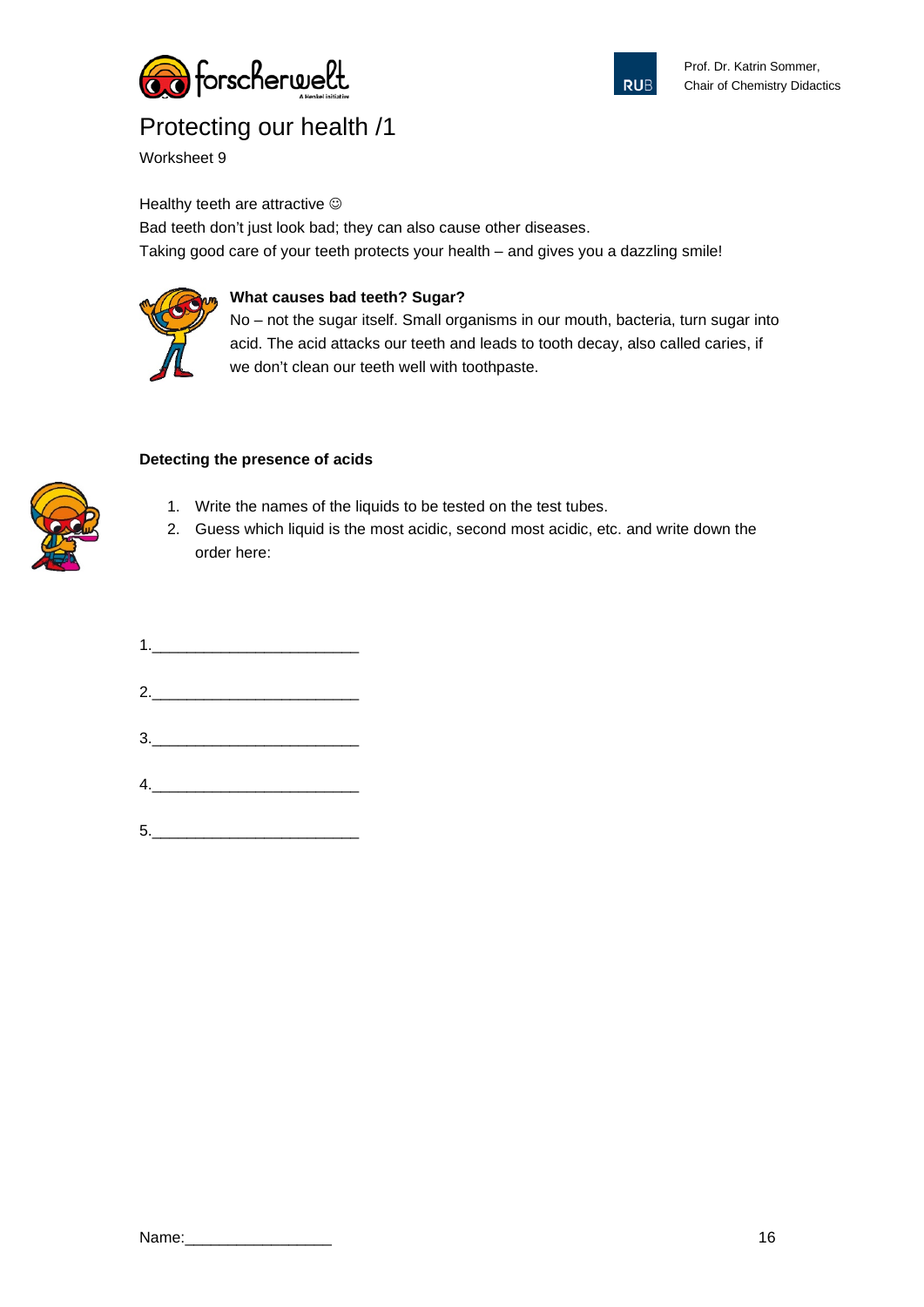



- 3. Put about a three-finger width of each liquid into a test tube.
- 4. Insert the names of the liquids in the table below.
- 5. Using tweezers, hold an indicator paper in each sample and make a note of the **number**/color that becomes visible.
- 6. Tick the boxes in the table accordingly.

|        | Very acidic ---------------------------------<br>-neutral |   |   |   |   |   |  |
|--------|-----------------------------------------------------------|---|---|---|---|---|--|
| liquid |                                                           | 2 | з | 4 | 5 | 6 |  |
|        |                                                           |   |   |   |   |   |  |
|        |                                                           |   |   |   |   |   |  |
|        |                                                           |   |   |   |   |   |  |
|        |                                                           |   |   |   |   |   |  |
|        |                                                           |   |   |   |   |   |  |

Results:

Order the liquids according their acidity:

- 1.\_\_\_\_\_\_\_\_\_\_\_\_\_\_\_\_\_\_\_\_\_\_\_\_
- 2.\_\_\_\_\_\_\_\_\_\_\_\_\_\_\_\_\_\_\_\_\_\_\_\_
- 3.\_\_\_\_\_\_\_\_\_\_\_\_\_\_\_\_\_\_\_\_\_\_\_\_
- $4.$
- 5.\_\_\_\_\_\_\_\_\_\_\_\_\_\_\_\_\_\_\_\_\_\_\_\_



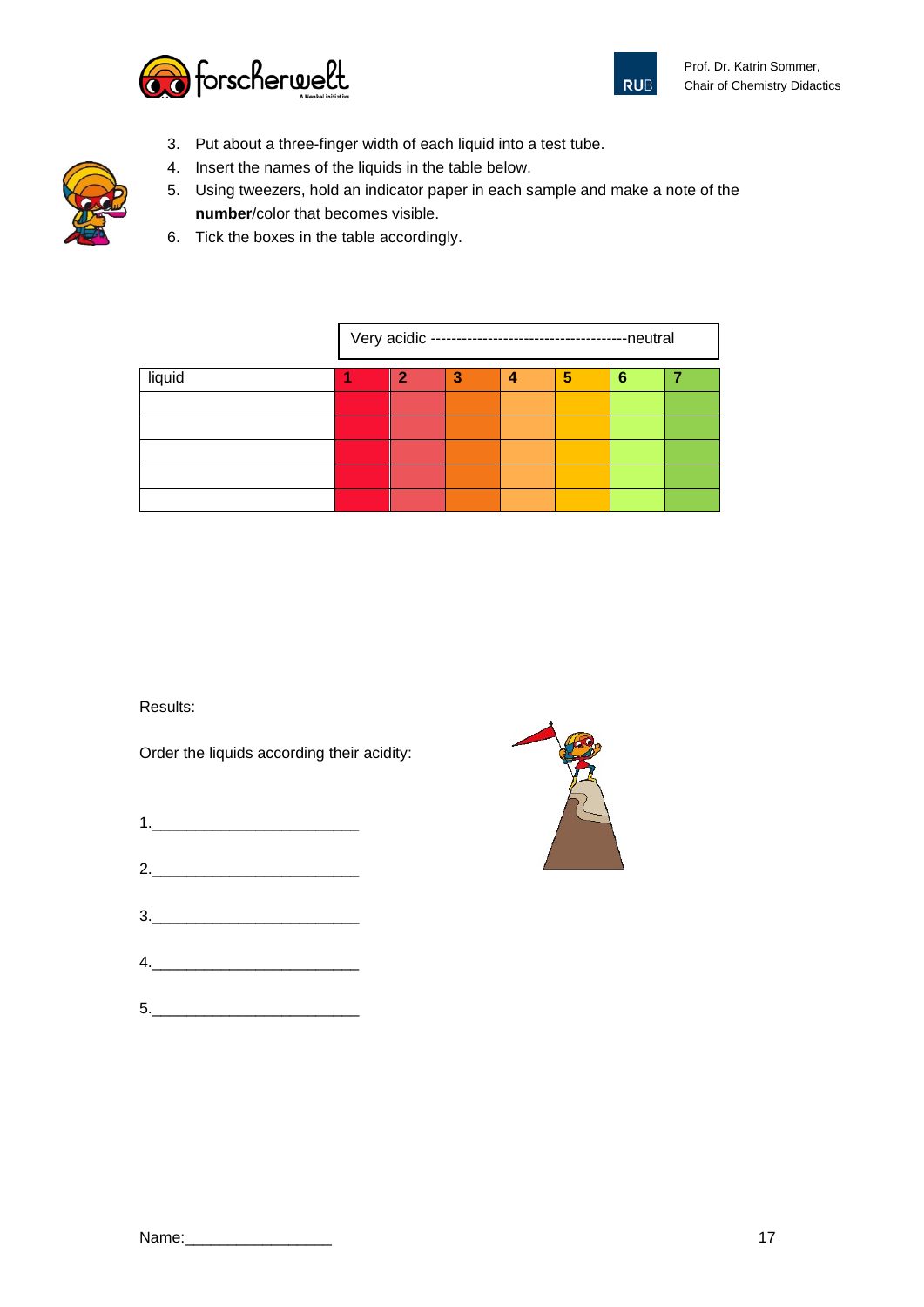



Worksheet 10

Eggshells in acid – eggshells as a model substance for teeth

We will be using eggshells as a model substance for teeth. Just like eggshells, teeth contain calcium. Experiments show that acid attacks eggshells, or rather the calcium contained in the eggshells. Toothpaste protects our teeth from acid.

Caries bacteria in the mouth turn the sugar in our mouths into acid. Cleaning our teeth regularly with toothpaste protects our teeth from acid and thus from caries.





Work with your partner.

- 1. Weigh your eggshell and make a note of its weight. (A) \_\_\_\_\_\_\_\_\_\_\_\_\_\_\_\_\_\_\_\_\_\_
- 2. Put the piece of eggshell into a beaker and add enough vinegar to cover the eggshell completely. Wait for 15 minutes.
- 3. Carefully dry the eggshell.
- 4. Weigh the dry eggshell again. (B)\_\_\_\_\_\_\_\_\_\_\_\_\_\_\_\_\_\_\_g
- 5. Calculate the difference between the first and second times that you weighed the eggshell. TIP: To find the difference, you need to subtract one number from another. (A)  $g - (B)$   $g =$   $\frac{g - (B)}{g}$ 
	-
- 6. Write down what happened:

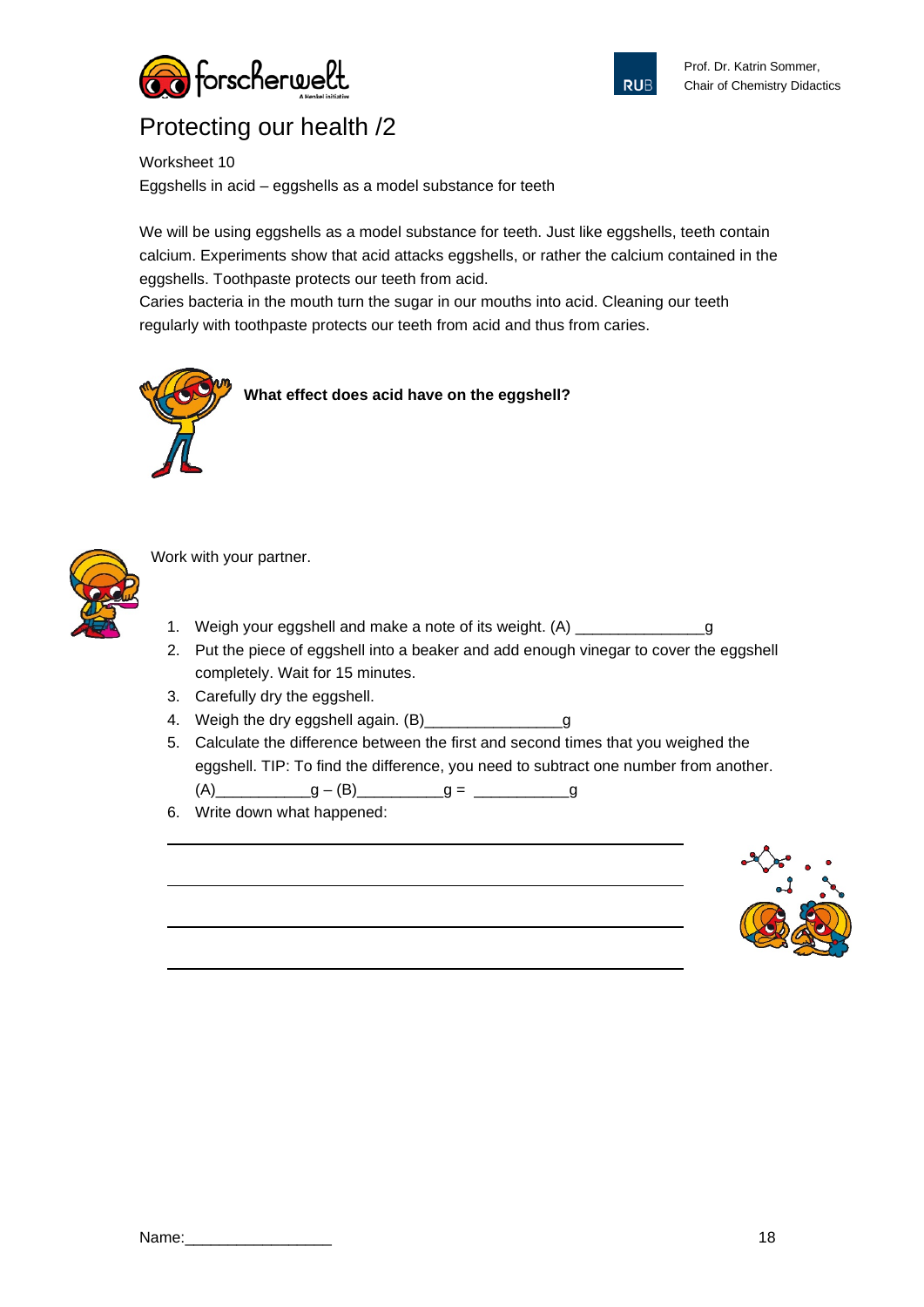



Worksheet 11



Cleaning your teeth regularly with toothpaste protects them from caries.

**How can you show that toothpaste protects your teeth from acid?**

Work with your partner to devise an experiment with the model substance that you have learned about. You can use toothpaste, vinegar and beakers for your experiment.

Default solution:

Work with your partner.

1. Divide your egg into two halves by drawing a line in the center.

\_\_\_\_\_\_\_\_\_\_\_\_\_\_\_\_\_\_\_\_\_\_\_\_\_\_\_\_\_\_\_\_\_\_\_\_\_\_\_\_\_\_\_\_\_\_\_\_\_\_\_\_\_\_\_\_\_\_\_\_\_\_

\_\_\_\_\_\_\_\_\_\_\_\_\_\_\_\_\_\_\_\_\_\_\_\_\_\_\_\_\_\_\_\_\_\_\_\_\_\_\_\_\_\_\_\_\_\_\_\_\_\_\_\_\_\_\_\_\_\_\_\_\_\_

\_\_\_\_\_\_\_\_\_\_\_\_\_\_\_\_\_\_\_\_\_\_\_\_\_\_\_\_\_\_\_\_\_\_\_\_\_\_\_\_\_\_\_\_\_\_\_\_\_\_\_\_\_\_\_\_\_\_\_\_\_\_

- 2. Rub toothpaste into one side and wait for three minutes.
- 3. Carefully remove the toothpaste with a piece of paper towel.

4. Put the egg carefully into the beaker and add enough vinegar to completely cover the egg.

What do you observe? Record your observations:

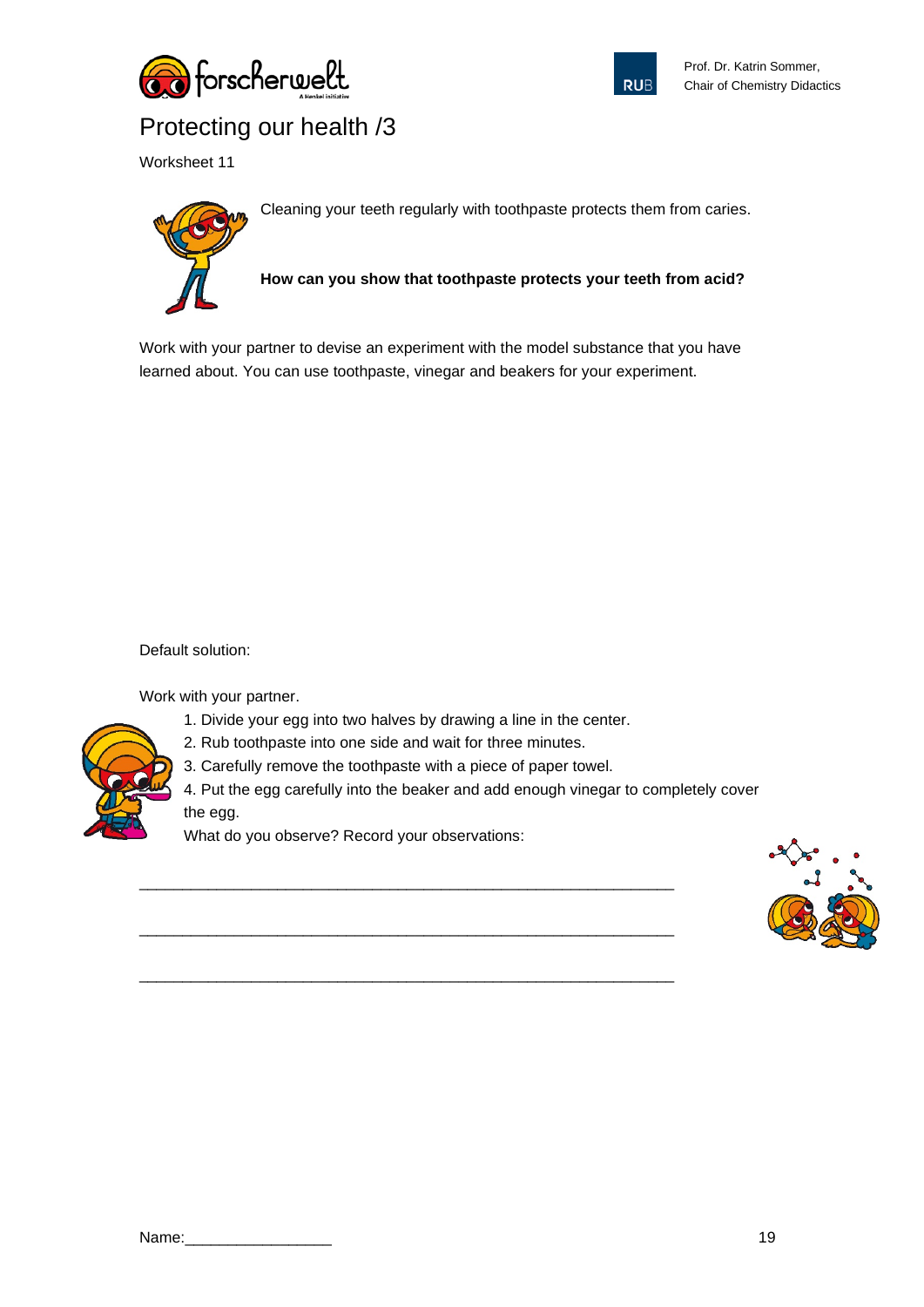



Worksheet 12

Toothpastes contain a substance known as fluoride. Fluoride protects the surface of the teeth from acid. Toothpaste also contains other substances that help to clean your teeth when you brush them.



**Which substances in toothpaste help to remove food and plaque from your teeth?**



Investigate whether you can use toothpaste, table salt, lime (calcium carbonate) or detergent to clean a coin.

Work in a group of four. Each student receives a different "cleaning agent."

Put a small amount of your cleaning agent onto a cloth and rub the coin for 10 minutes. Compare your coin with the coins cleaned by your neighbors. What cleaned the coins best and what wasn't as good? Make a note of the order.

\_\_\_\_\_\_\_\_\_\_\_\_\_\_\_\_\_\_\_\_\_\_\_\_\_\_\_\_\_\_\_\_\_\_\_\_\_\_\_\_\_\_\_\_\_\_\_\_\_\_\_\_\_\_\_\_\_\_\_\_\_\_\_\_\_\_\_

\_\_\_\_\_\_\_\_\_\_\_\_\_\_\_\_\_\_\_\_\_\_\_\_\_\_\_\_\_\_\_\_\_\_\_\_\_\_\_\_\_\_\_\_\_\_\_\_\_\_\_\_\_\_\_\_\_\_\_\_\_\_\_\_\_\_\_